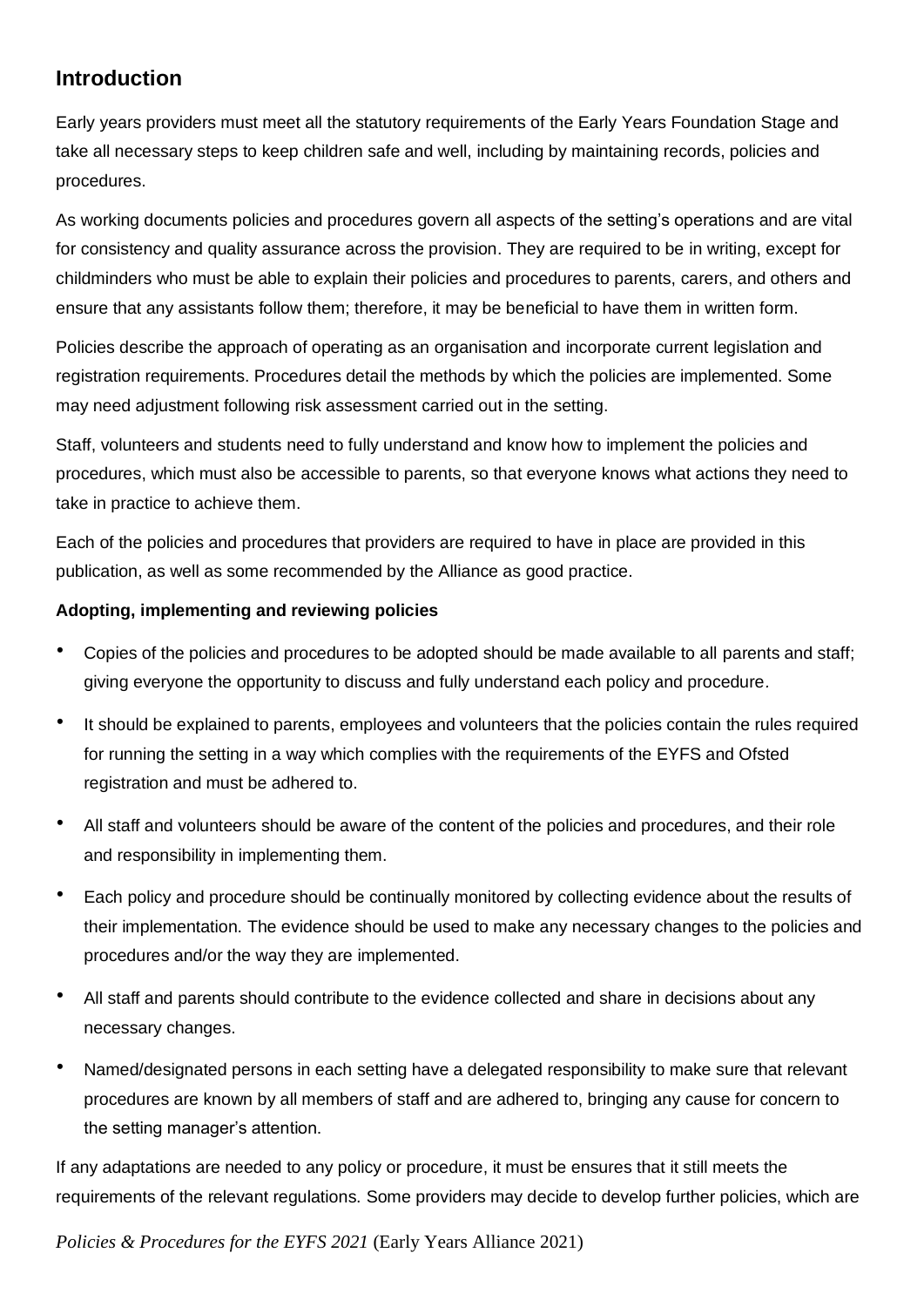not required by regulations, but which would enable a clear direction for any specific issue pertaining to the setting. For example, some providers may require a policy on sharing premises with another facility. Or in some cases a local authority or a funding body may require a policy or procedure that is not included in this publication.

Risk assessment is vital to implementation of many procedures. The setting manager ensures that risk assessments as detailed are carried out at least once a year – more if the need arises and will amend or add to the procedures as required. Risk assessment procedures are detailed in procedures 01.1 Risk assessment and 02.1 Fire safety.

# **Children's rights and entitlements statement**

This statement underpins the policies and procedures–in particular, to 06 Safeguarding Children, Young People and Vulnerable Adults procedures. It is important that all staff uphold and work with the principles and ethos within this statement.

We support the 54 Articles contained within the UN Convention on the Rights of the Child (1989). We recognise that these articles apply to children globally and draw attention to the disparity between and within countries and across regions of the world in the way that children receive and enjoy basic rights. We support organisations and statutory agencies to promote recognition and achievement of children's rights to ensure a better experience for all children.

The Early Years Alliance's 'three key commitments' are broad statements against which policies and procedures across the organisation will be drawn to provide a consistent and coherent strategy for safeguarding children young people and vulnerable adults in all services provided.

- 1. The Alliance is committed to building a '**culture of safety'** in which children are protected from abuse and harm in all areas of its service delivery.
- 2. The Alliance is committed to **responding promptly and appropriately** to all incidents or concerns of abuse that may occur and to work with statutory agencies in accordance with the procedures that are set down in 'What to do if you are worried a child is being abused' (HMG 2015)
- 3. The Alliance is committed to promoting awareness of child abuse issues throughout its training and learning programmes for adults. It is also committed to empowering young children, through its early childhood curriculum, promoting their right to be **strong, resilient and listened to.**

# **What it means to promote children's rights and entitlements:**

To be **strong** means to be

- *secure* in their foremost attachment relationships where they are loved and cared for, by at least one person who is able to offer consistent, positive and unconditional regard and who can be relied on
- *safe and valued* as individuals in their families and in relationships beyond the family, such as day care or school